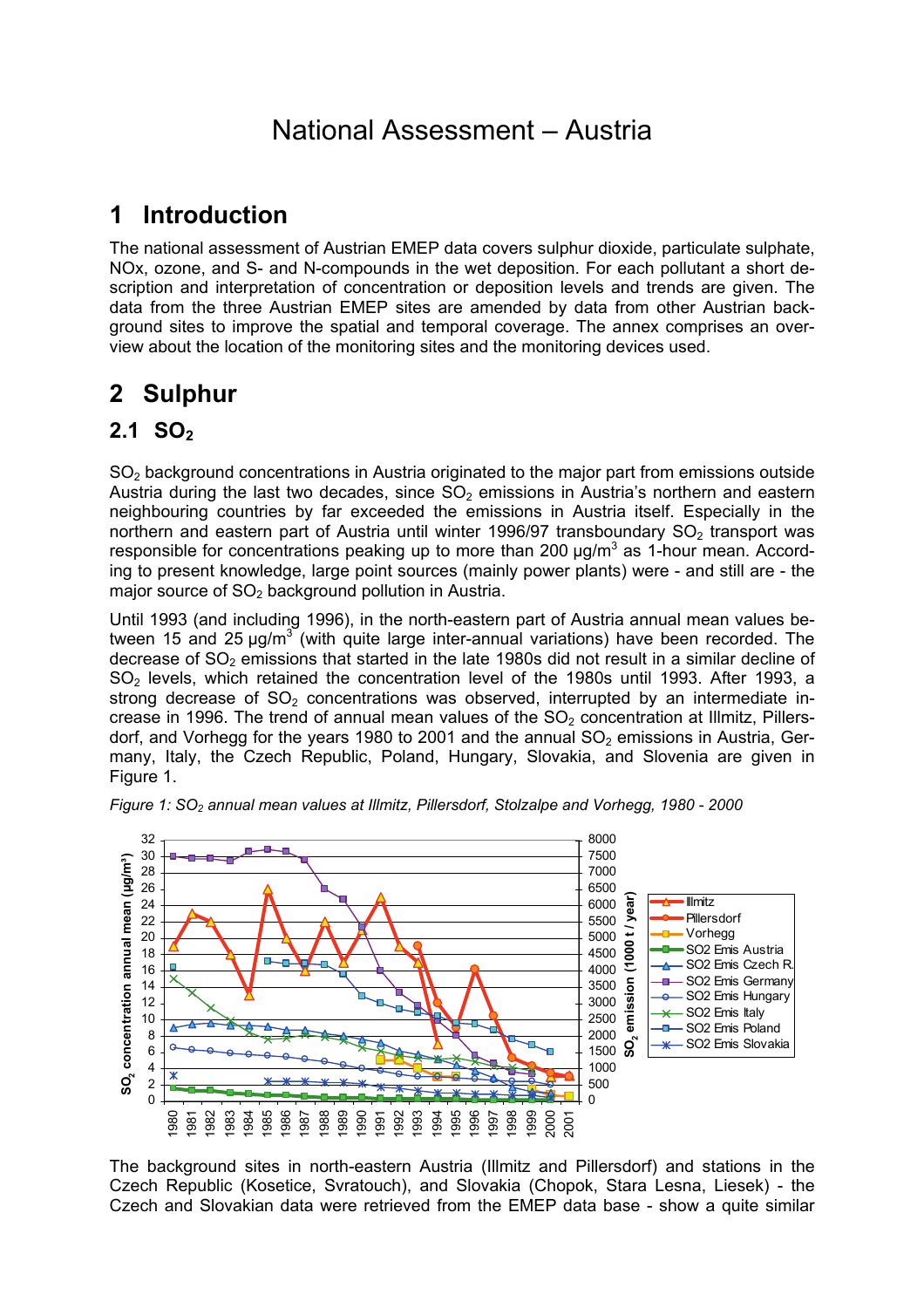trend in eastern central Europe<sup>1</sup>. Anyhow, in 1996 Pillersdorf recorded higher SO<sub>2</sub> concentrations than the sites in the Czech and Slovak Republic, whereas the further decline in  $SO<sub>2</sub>$ levels was in Austria more pronounced than in the Slovak Republic and Hungary.

Meteorological conditions could be identified as one key factor for high  $SO<sub>2</sub>$  levels in northeastern Austria, beside the development of  $SO<sub>2</sub>$  emissions. During the last decade, winter 1992/93, 1993/94, 1995/96 and 1996/97 were affected by long-lasting high pressure regions over eastern Europe with advection of very cold air masses of continental origin with quite unfavourable dispersion conditions. Such conditions in January and December 1996 and January 1997 were responsible for 1-hour mean values above 200  $\mu$ g/m<sup>3</sup> and monthly mean values above 50  $\mu$ g/m<sup>3</sup> in Pillersdorf.

The further decrease of  $SO<sub>2</sub>$  emissions since 1997 and the absence of long-lasting cold high pressure situations over eastern central Europe, but relatively warm winter seasons caused a strong decline in  $SO<sub>2</sub>$  concentrations since then.

During the early 1990s, the amount of  $SO<sub>2</sub>$  advection from north-west decreased (see wind roses for  $SO<sub>2</sub>$  in Pillersdorf, Figure 2), corresponding to the decrease of emissions in eastern Germany and the Czech Republic. Later  $SO<sub>2</sub>$  advection from the east (advection from sources in Slovakia and Hungary) decreased.

*Figure 2: Wind roses for SO<sub>2</sub>, Trend 1993 – 2001, Pillersdorf. The radius of the wind frequency*  $(\frac{1}{2}, \frac{1}{2})$  represents 20%, the radius of the SO<sub>2</sub> concentration (- ) represents 40  $\mu$ g/m<sup>3</sup>.



In the alpine regions of Austria,  $SO<sub>2</sub>$  levels were much lower; during the early 1990s, annual mean values between 3 and 5  $\mu$ g/m<sup>3</sup> have been measured. In the south-eastern part of Austria,  $SO<sub>2</sub>$  emissions from the power plant in Šoštanj (Slovenia) resulted in high  $SO<sub>2</sub>$  levels not only in Arnfels at the southern border of Austria, but also in Vorhegg. The benefits of the desulphurisation installed in 1995 and 2001 could be clearly recorded in Austria, the annual mean in Arnfels decreased from 21  $\mu$ g/m<sup>3</sup> in 1993 to 5  $\mu$ g/m<sup>3</sup> in 2001, in Vorhegg from 5 to 1  $\mu$ g/m<sup>3</sup>.

In the whole northern alpine region of Austria, long range transport from north-east gives the major contribution to  $SO_2$  background levels, which, anyhow, have decreased from 3  $\mu$ g/m<sup>3</sup> to below 1  $\mu$ g/m<sup>3</sup> as annual mean between 1992 and 2001 in St. Koloman.

### **2.2 Particulate Sulphate**

l

The trend of particulate sulphate in Illmitz, in comparison with gaseous  $SO_2$ , is given in Figure 3. The amount of the decrease of particulate sulphate levels is by far lower than of  $SO<sub>2</sub>$ . This difference might be attributed to differences in transport distance;  $SO<sub>2</sub>$  mainly originates from point sources up to some 100 km distance from Austria, whereas particulate sulphate might be formed by atmospheric processes in a much larger area. The decrease of

 $1$  The concentration at the Hungarian site Kapuszta shows from 1987 to 1994 a very low correlation to the data from the above mentioned monitoring sites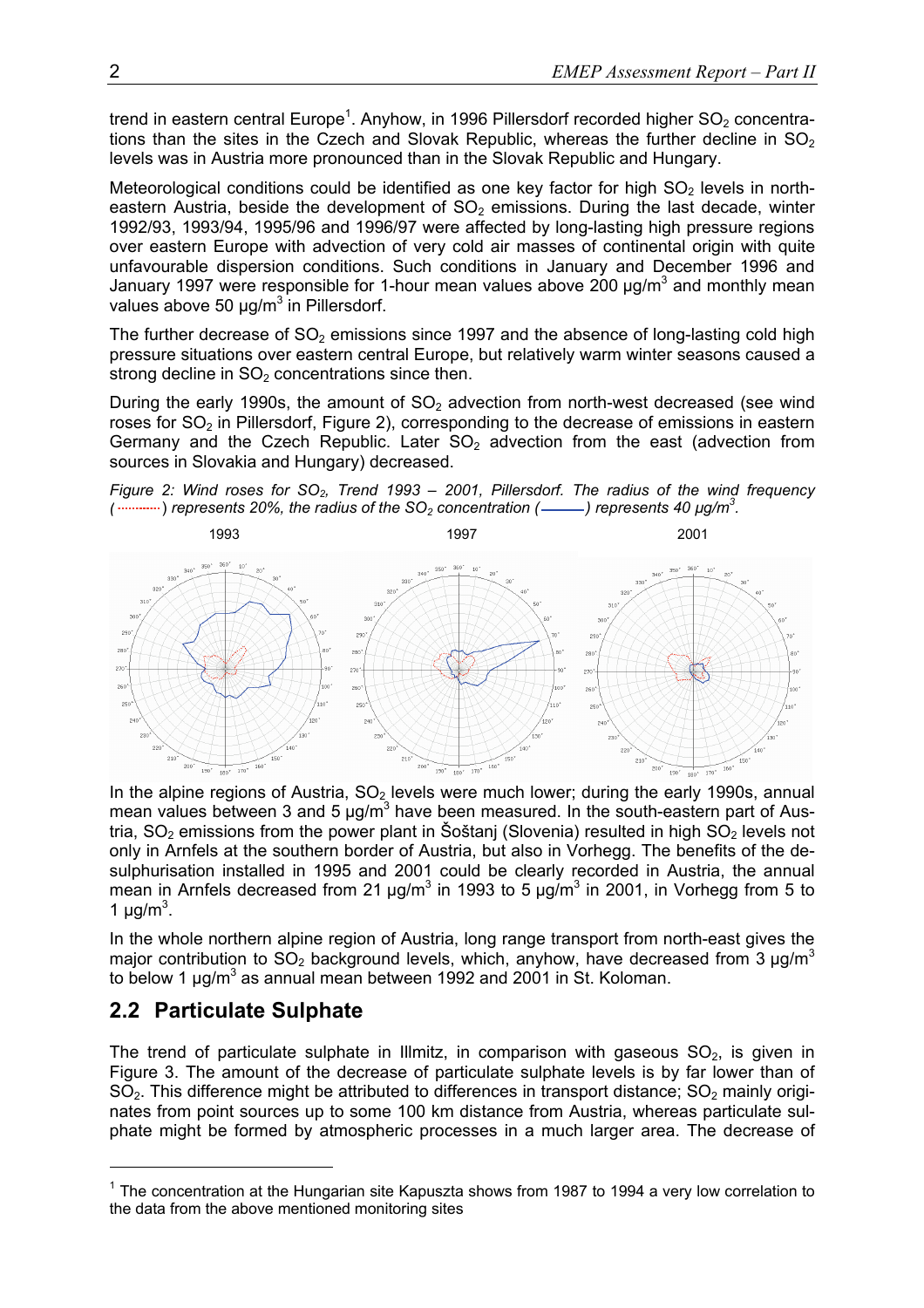sulphate levels was relatively smooth from more than 3  $\mu$ gS/m<sup>3</sup> in the early 1980s to about 1  $\mu$ gS/m<sup>3</sup> in recent years.

*Figure 3: Concentration of SO<sub>2</sub> and particulate Sulphate in Illmitz, annual mean (µgS/m<sup>3</sup>)* 



#### **2.3 Wet deposition of sulphate**

The wet deposition of sulphate (Figure 4) shows, different to gaseous  $SO<sub>2</sub>$ , a distinct decline between 1989 and 1990 (or 1991) both in Illmitz and in St. Koloman. Especially in the northern alpine regions (St. Koloman) with high precipitation and main cloud advection from north to west, a sharp decline was observed after 1989. During the 1990s, a lower decrease with quite large inter-annual variations was observed.

*Figure 4: Wet deposition of Sulphate, annual sum (mg S/m<sup>2</sup>.year)* 



### **3 Nitrogen**

#### **3.1 NO<sub>2</sub>**

The available time series for NOx concentrations (Figure 5) show a small decline in background concentrations in north-eastern Austria (Pillersdorf) since 1994, which fairly corresponds to the decrease in NOx emissions in Austria's northern neighbouring countries. The unfavourable dispersion conditions in winter 1995/96 and 1996/96 resulted in higher NOx levels in 1996. The increase of mean NOx concentrations during the last two years can not yet – with respect to lacking emission data – be interpreted.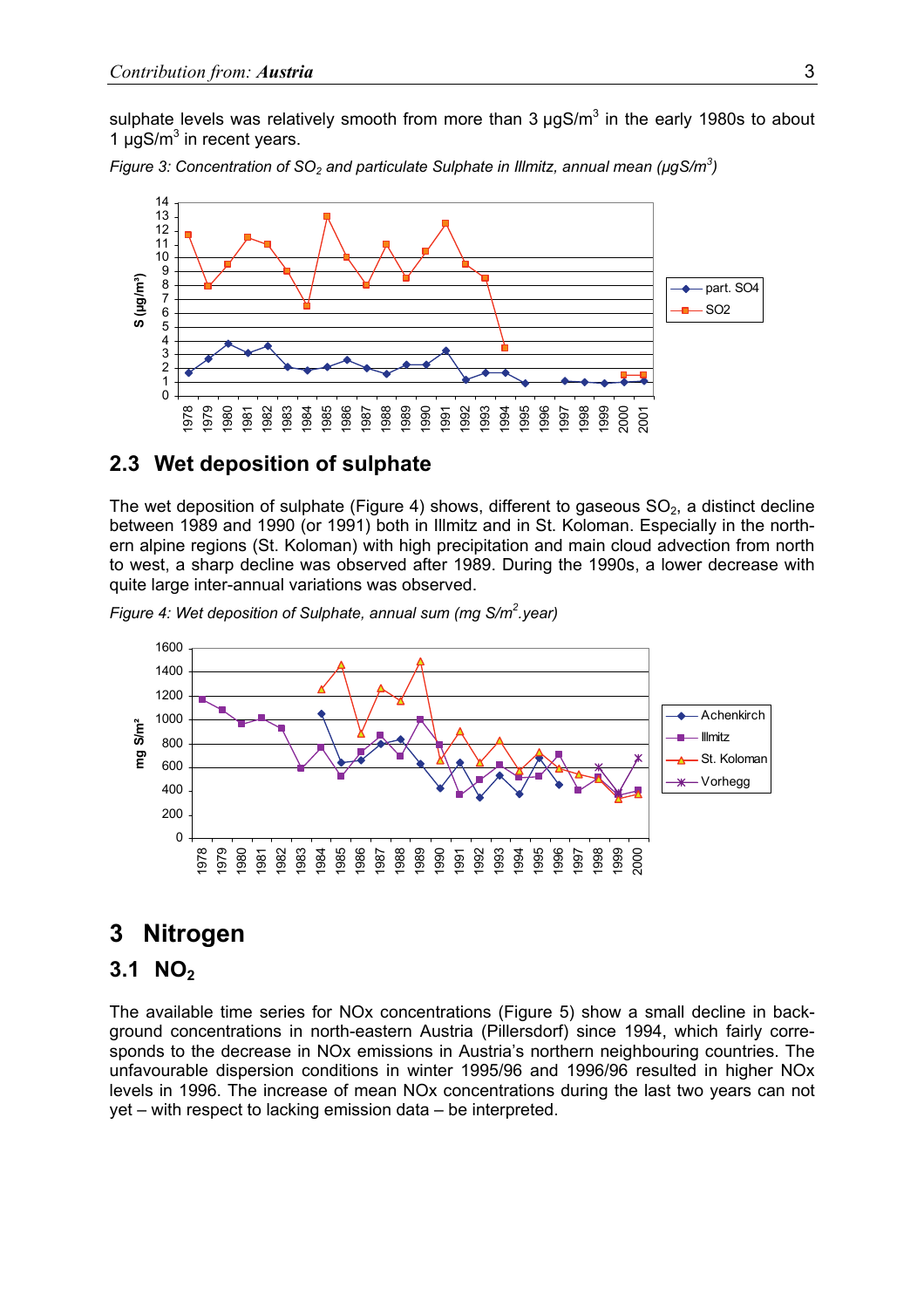

*Figure 5: NOx, annual mean concentrations (µgNO<sub>2</sub>/m<sup>3</sup>), annual emissions (kt/year)* 

### **3.2 Wet deposition of nitrate**

The wet deposition of nitrate shows no clear trend at all. At the northern alpine sites St. Koloman and Achenkirch, the highest deposition values of oxidised nitrogen were observed in 1988 and 1989, with very large inter-annual variations in the 1980s. In Illmitz, nitrate deposition in the last years is significantly lower than in the 1980s, but higher than in the early 1990s.





#### **3.3 Wet deposition of ammonia**

Large variations could be observed for the deposition of ammonia, with very high depositions at Illmitz and St. Koloman in the late 1980s. In recent years the deposition of reduced nitrogen in Illmitz is lower than in the early 1980s, whereas much higher ammonia depositions are observed in St. Koloman.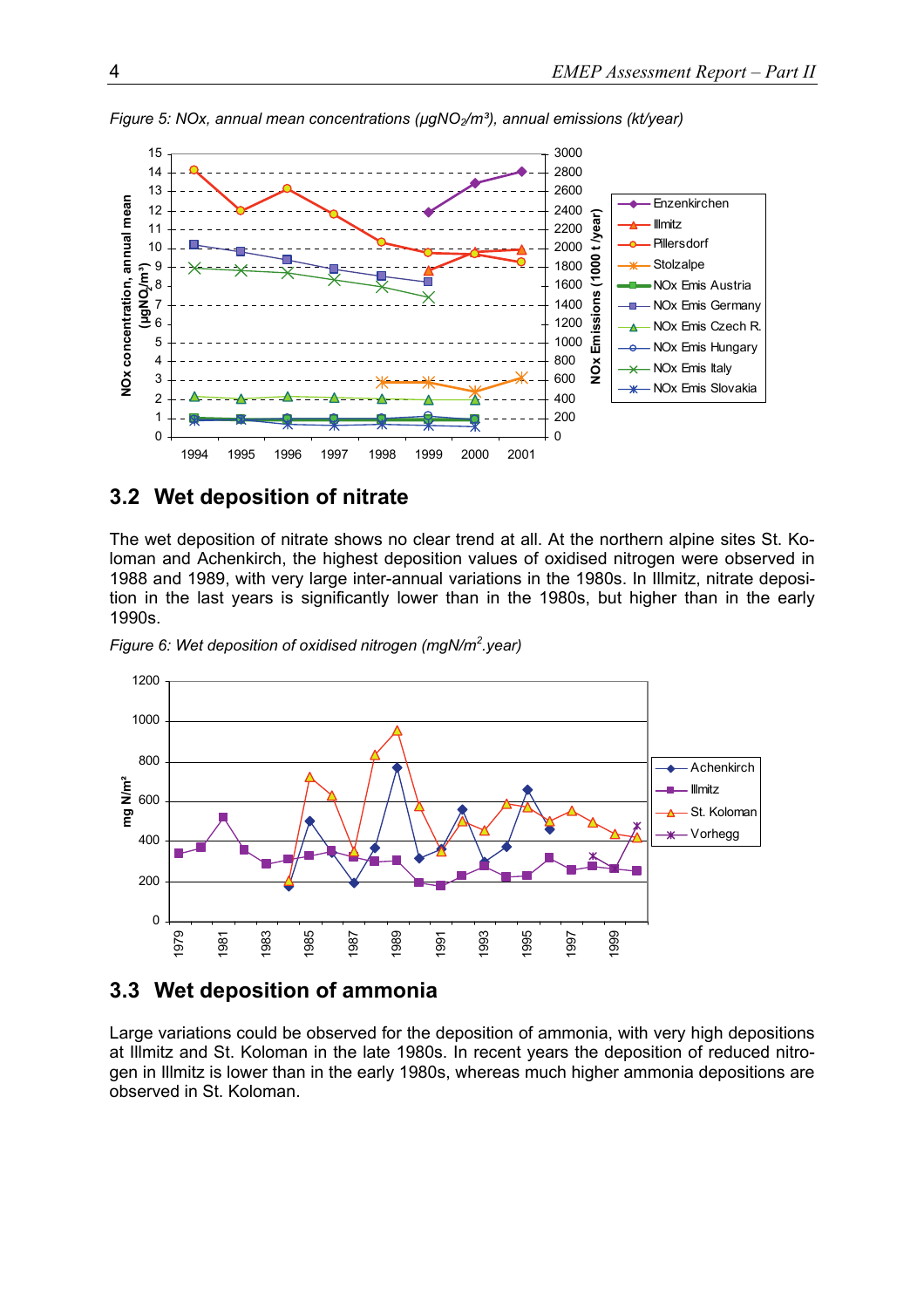



### **4 Ozone**

Background ozone concentrations, both mean and short term peak values, vary largely in Austria due to the topographic situation (from the Pannonian plain to mountains above 3000 m), the influence of agglomeration plumes (mainly Vienna) and transboundary transport of highly polluted air masses (often from Italy and Germany). Figure 8 shows the altitudinal variation of the annual mean values at representative stations: Sonnblick (3106 m), Zillertaler Alpen and Gerlitzen at about 1800 north and south of the central alpine ridge, St. Koloman and Vorhegg at about 1000 m north and south of the central alpine ridge, and Illmitz and Pillersdorf in the extra-alpine lowlands in north-eastern Austria. The lowest mean values are measured at Illmitz (117 m), the highest at Sonnblick (3106 m). Almost all background stations in Austria show a low increasing trend, which is, in most cases, not very significant. From 16 background ozone monitoring stations with time series starting 1992 or earlier, only three in quite different locations (amongst them Sonnblick) have an increasing trend significant at 99% confidence level<sup>2</sup> with an increase up to 0.68 ppb/year, and two at 95% confidence. No clear spatial pattern of these trends can be seen throughout Austria; anyhow, in north-eastern Austria, the region with the largest contribution of regional ozone formation, the sites west of Vienna show a decrease, the sites east of Vienna an increase.

The concept of cumulative ozone concentrations and critical levels, defined as AOT40 values, has been developed within the UN/ECE as a means to assess the harmful effects of ozone to vegetation. AOT40 values are in the present report calculated according to the definitions elaborated at the UN/ECE workshop in Kuopio 1996 $^3$ .

As can be seen in Figure 9 and Figure 10, both the critical level for forests, pasture and natural vegetation (10000 ppb.h) and for crops (3000 ppb.h) are exceeded at all background locations in Austria. The highest AOT40 values are observed at high alpine sites, with the maximum ever registered in Austria at Gerlitzen in 1993 both for forest (47.3 ppm.h) and crops (27.8 ppm.h). On general, AOT40 levels increase with altitude. The inter-annual variation is quite large at all sites, with high values at most sites in 1994 and 2000. Most sites show an upward trend of both AOT40 values, but with low statistical significance.

l

<sup>&</sup>lt;sup>2</sup> Mann-Kendall-Test

<sup>&</sup>lt;sup>3</sup> Workshop on Critical Levels for Ozone in Europe: Testing and Finalising the Concepts. Kuopio, Finland, 15-17 April 1996. UN ECE Convention on Long-range Transboundary Air Pollution.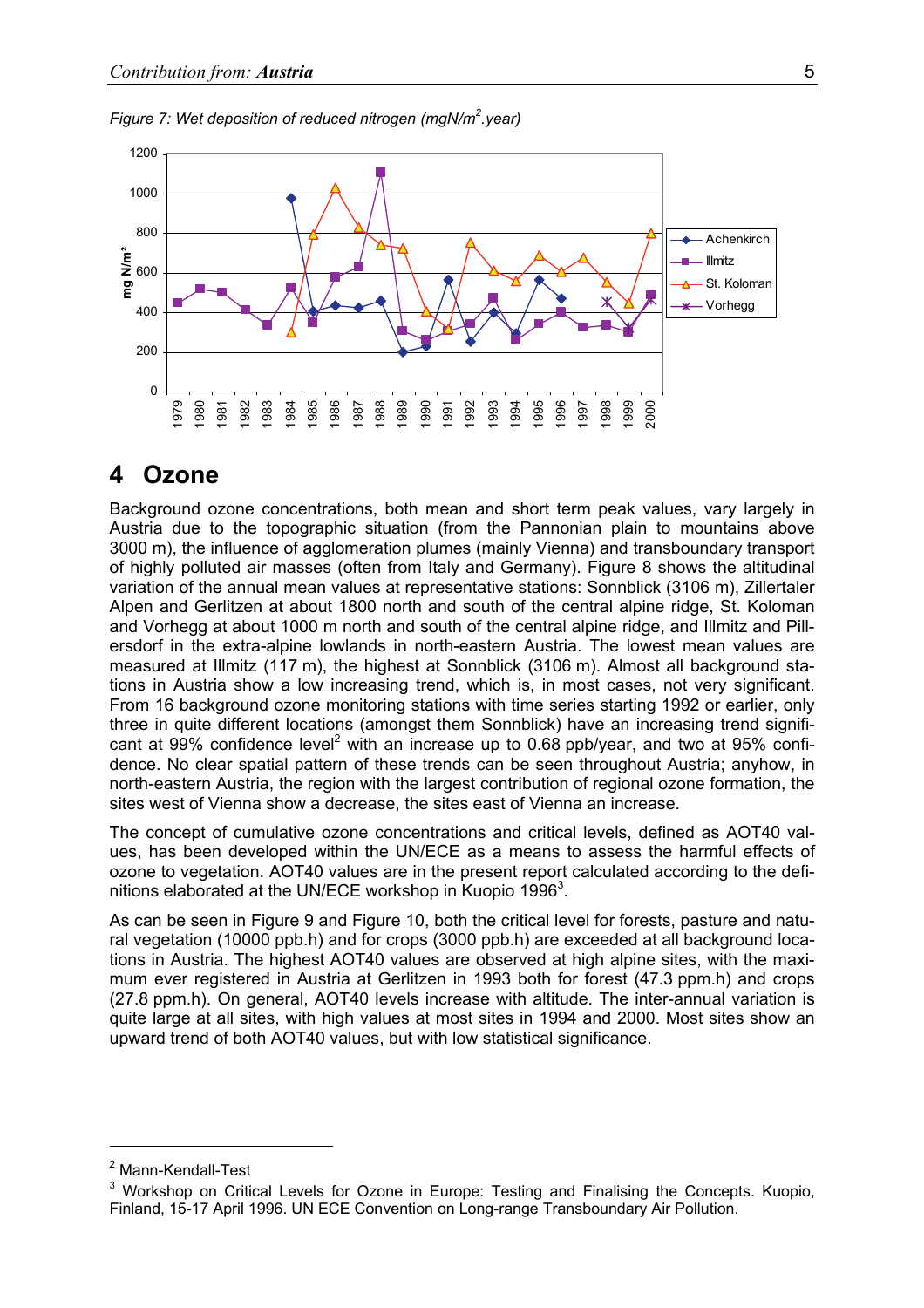

*Figure 8: Ozone, annual mean values (ppb)* 

*Figure 9: AOT40 values for forests (April – September, daylight hours)* 



*Figure 10: AOT40 values for crops (May – July, daylight hours)* 



The trend of peak concentrations was calculated using the annual 98-percentiles of the 1 hour mean values. Almost all sites show a slight decreasing trend. Anyhow, from 16 background sites, only one site has a trend significant at 90% confidence level, all other below 90% confidence level.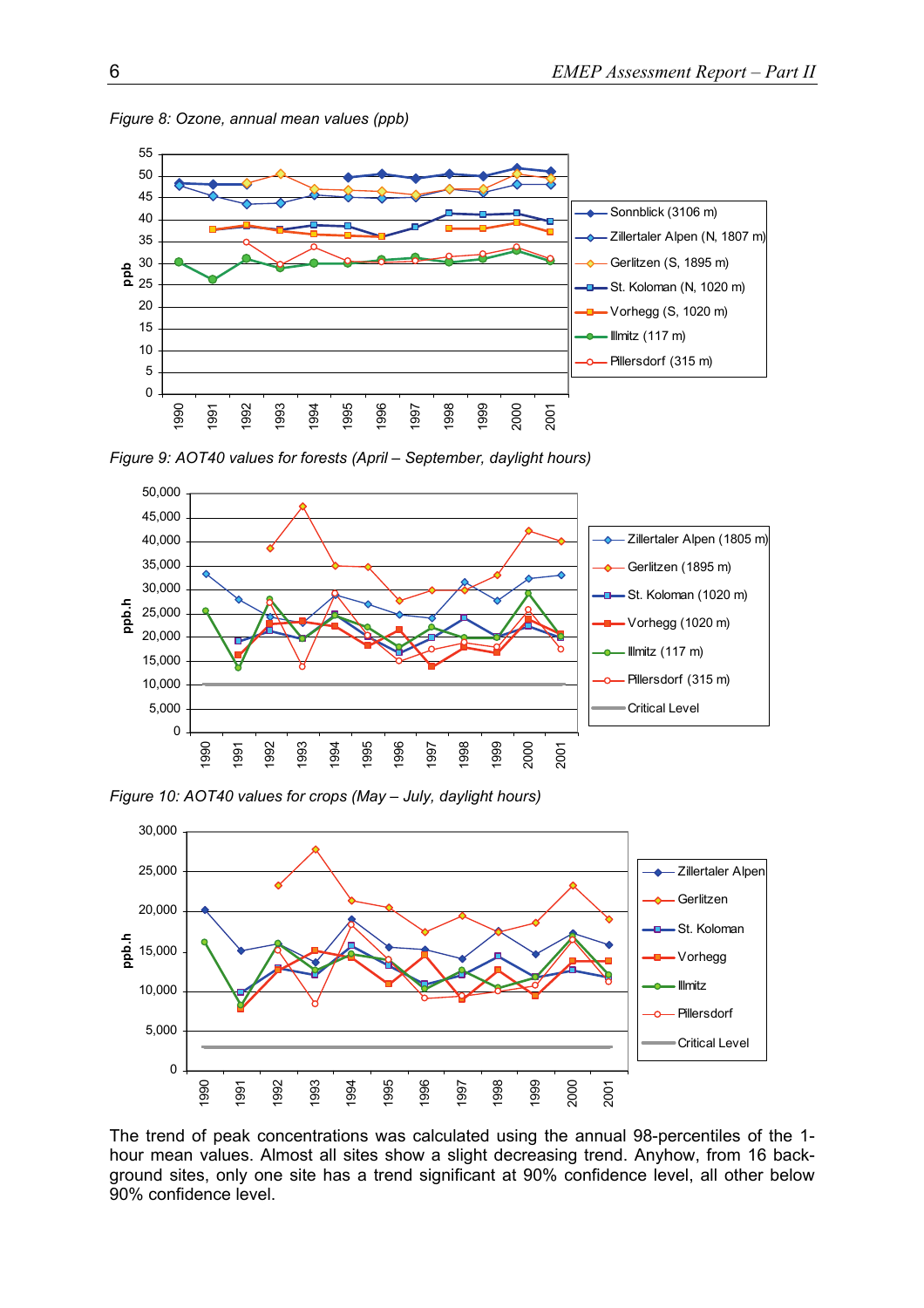## **5 Comparison with model results**

This chapter gives some examples of comparisons of measured data with model results available on the EMEP homepage. The comparison comprises (a) gridded model data, with are available for 1999, with measured data at various background sites, and (b) time series for the EMEP sites, for which modelled data are available up to 1996.

### **5.1 SO2 and NO2 background concentrations**

The gridded model data (50 km resolution) for  $SO<sub>2</sub>$  and  $NO<sub>2</sub>$  annual mean concentrations for 1999 were compared with background monitoring sites located in the respective EMEP grid (Table 1). In almost all cases the measured concentration is overestimated by the model. At the alpine sites (those with SO<sub>2</sub> concentrations of 1  $\mu$ g/m<sup>3</sup>), the SO<sub>2</sub> annual mean is overestimated by 100 to 200%, the  $NO<sub>2</sub>$  concentration is overestimated by 40 to 130%; the "worst" cases are St. Koloman and Zöbelboden. The model results fit much better for the extraalpine sites Enzenkirchen, Illmitz and Pillersdorf. The problems to reproduce measured concentrations in alpine regions by a model with 50 km spatial resolution result from the by far not realistic representation both of topography (transport and dispersion of pollutants) and emissions in the alpine area.

|              | SO <sub>2</sub> |             | NO <sub>2</sub> |             |
|--------------|-----------------|-------------|-----------------|-------------|
|              | Model           | Measurement | Model           | Measurement |
| Enzenkirchen |                 |             | 11              | 10          |
| Illmitz      | 6               |             | 10              | 8           |
| Pillersdorf  | 5               |             | 9               |             |
| St. Koloman  |                 |             | 9               | 5           |
| Stolzalpe    |                 |             |                 |             |
| Sulzberg     |                 |             |                 |             |
| Vorhegg      |                 |             | 5               |             |
| Zöbelboden   |                 |             |                 |             |
| Klöch        | 5               |             |                 |             |

*Table 1: Modelled and measured SO<sub>2</sub> and NO<sub>2</sub> annual mean concentrations, 1999, µg/m<sup>3</sup>* 

## **5.2 Wet deposition**

The precipitation amount in St. Koloman is, for the period 1993 – 1996, largely underestimated; the model gives total precipitations in the range of 800 to 1200 mm/year, compared to measured precipitations between 1500 and 2000 mm. The wet deposition of sulphate in St. Koloman is underestimated by the model, with is mainly due to the inadequate representation of the seasonal variation. The model does not reproduce the high deposition during summer, but, on the other hand, overestimates the sulphate deposition in winter. In Illmitz, much better correspondence can be seen, but the seasonal variation is covered by the model not well enough.

The nitrate deposition and its seasonal cycle are reproduced by the model in St. Koloman quite well, but with overestimations by the model especially during winter. In Illmitz, nitrate deposition is mostly overestimated by the model, especially in winter.

Ammonia deposition shows in St. Koloman a similar behaviour like sulphate, with large underestimations of high observed values during summer by the model, but overestimation of the low winter depositions. In Illmitz, a similar problem, but with lower seasonal amplitude, occurs.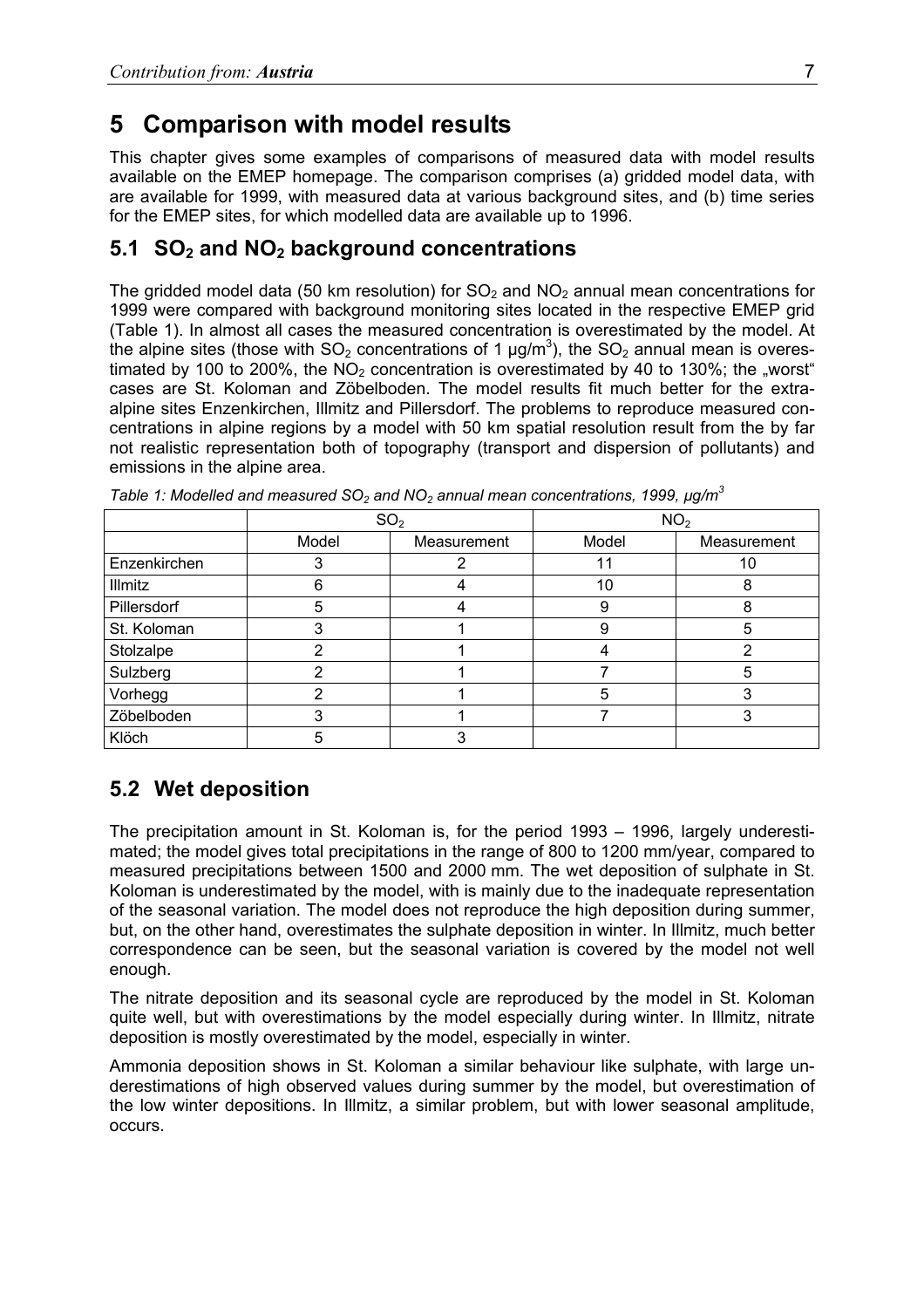# **6 Literature**

Annual reports about the measurements of the Austrian Federal Environment Agency (including EMEP-data) are available from 1999 onward on the web-page http://www.ubavie.gv.at.

Information about background monitoring in Austria and analyses of the origin of pollutants can be find in:

Spangl W. and J. Schneider (2000). LUFTGÜTEMESSUNGEN UND METEOROLOGISCHE MESSUNGEN DES UMWELTBUNDESAMTES. Umweltbundesamt, Vienna.

Kaiser A., H. Scheifinger, M. Langer (2002): Analyse der Herkunft der gemessenen NO<sub>2-</sub>, SO2- und Ozonkonzentration an der Hintergrundmessstelle Zöbelboden mittels Trajektorienananlyse. Zentralanstalt für Meteorologie und Geodynamik and Umweltbundesamt, Vienna.

Results of this study are published in: Kaiser A., Langer M., Mirtl M., Scheifinger H., Spangl W. (2002): Analysis of Long-range Air Pollutant Transport Using Trajectory Residence Time Statistics. 'EnviroInfo Vienna, 25 – 27 September 2002'.

A study of back-trajectories for the nine background sites run by the Federal Environment Agency for the years 2000 and 2001 is at present running, which shall investigate the source regions of  $NO<sub>2</sub>$ ,  $SO<sub>2</sub>$  and PM10 measured at Austrian background locations.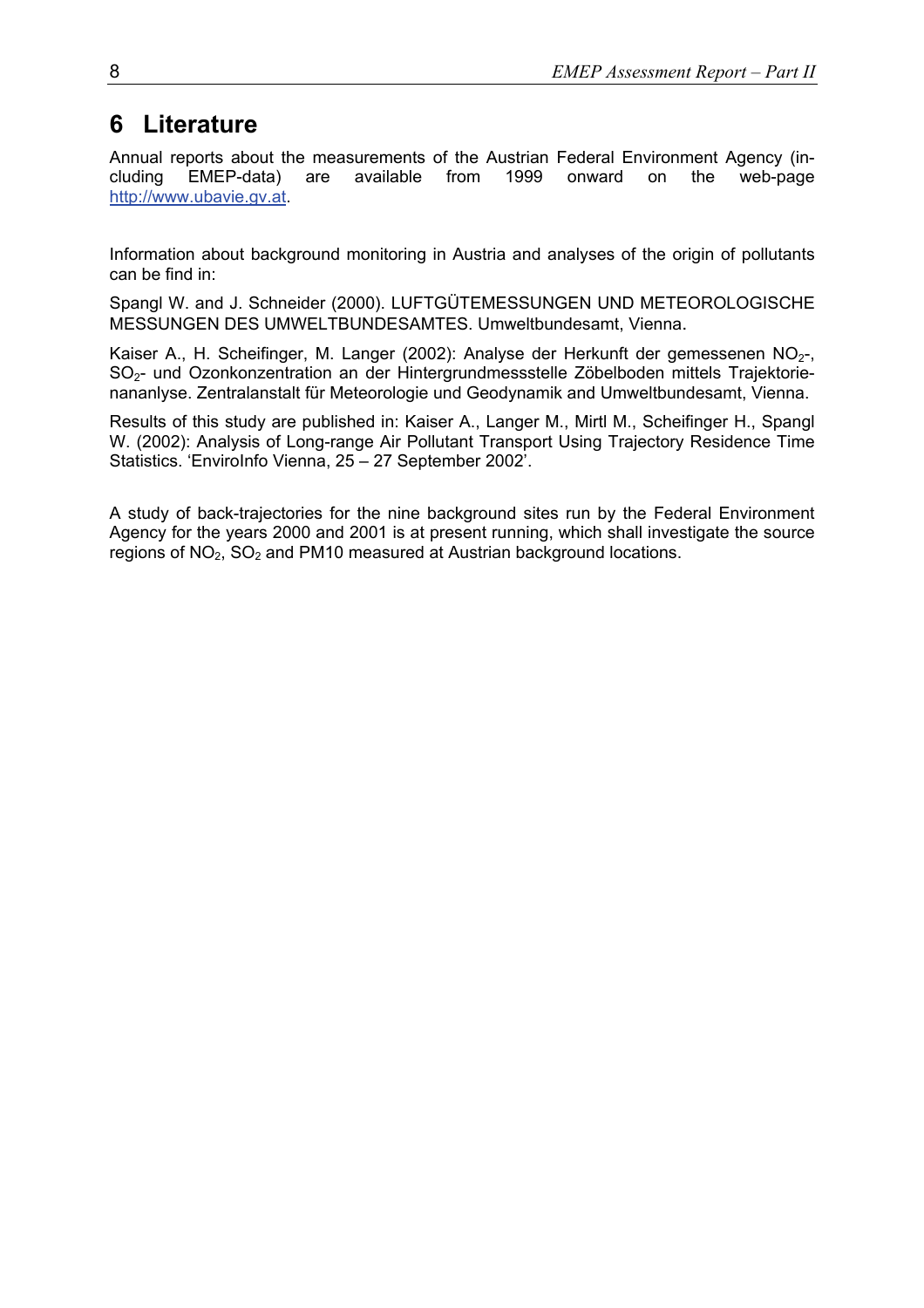## **7 Annex**

Description of Austrian monitoring sites (EMEP sites bold)

|                      | altitude | longitude | latitude | start                  | Topography    |
|----------------------|----------|-----------|----------|------------------------|---------------|
| Achenkirch           | 940      | 11,7003   | 47,5031  | 19831001               | broad valley  |
| Arnfels              | 763      | 15,3678   | 46,6519  | 19921028               | hilly terrain |
| Gerlitzen            | 1895     | 13,9150   | 46,6936  | 19900705               | peak          |
| <b>Illmitz</b>       | 117      | 16,7656   | 47,7696  | 19780501               | plane         |
| Klöch                | 415      | 15,9567   | 46,7528  | 19950801               | hilly terrain |
| Pillersdorf bei Retz | 315      | 15,9422   | 48,7211  | 19920201               | hilly terrain |
| Sittmoos             | 870      | 12,9506   | 46,6746  | 19961219 -<br>19971211 | narrow valley |
| Sonnblick            | 3105     | 12,9583   | 47,0544  | 18860901               | peak          |
| <b>St. Koloman</b>   | 1020     | 13,2333   | 47,6506  | 19870501               | hilly terrain |
| Stolzalpe bei Murau  | 1302     | 14,2039   | 47,1292  | 19911101               | slope (SE)    |
| Sulzberg             | 1020     | 9,9267    | 47,5292  | 19890501               | hilly terrain |
| <b>Vorhegg</b>       | 1020     | 12,9719   | 46,6797  | 19901211               | slope $(S)$   |
| Zillertaler Alpen    | 1970     | 11,8700   | 47,1369  | 19880101               | slope (N)     |
| Zöbelboden           | 899      | 14.4414   | 47,8386  | 19930901               | hilly terrain |

#### Measurement equipment

l

| <b>Illmitz</b>             | Monitoring device                                                     |
|----------------------------|-----------------------------------------------------------------------|
| SO <sub>2</sub>            | 1978-01-01 - 1993-12-31: Schenk Sampling Device, Analysed by Spectral |
|                            | Photometry (until 1988) and Ion Chromatography                        |
|                            | 1991-01-20 - 1991-07-24: TEI 43                                       |
|                            | 1991-10-03 - 1994-05-10: ML 8850                                      |
|                            | 1994-05-01 - 1999-03-15: OPSIS <sup>4</sup>                           |
|                            | since 1999-03-15: TEI 43CTL                                           |
| NO, NO <sub>2</sub>        | 1994-05-10 - 1999-03-15: OPSIS (NO <sub>2</sub> )                     |
|                            | since 1999-03-15: Horiba APNA-360E                                    |
| Ozone                      | 1989-08-29 - 1994-09-26: ML 8810                                      |
|                            | since 1994-09-26: Horiba APOA-350E                                    |
| <b>Wet Deposition</b>      | <b>WADOS</b>                                                          |
| <b>Particular Sulphate</b> | 1978-05-01 - 1995-09-30: Schenk-Sampling Device                       |
|                            | since 1997-02-19: Digitel Low-Volume-Sampler                          |

| Enzenkirchen        | Monitoring device                  |
|---------------------|------------------------------------|
| SO <sub>2</sub>     | since 1998-06-03: TEI 43BS         |
| NO, NO <sub>2</sub> | since 1998-06-03: Horiba APNA-360E |
| l Ozone             | since 1998-06-03: Horiba APOA-360E |

 $4$  OPSIS data (SO<sub>2</sub> and NO<sub>2</sub>) from Illmitz and Pillersdorf have been withdrawn from the EMEP data base with respect to severe difficulties regarding data capture and calibration